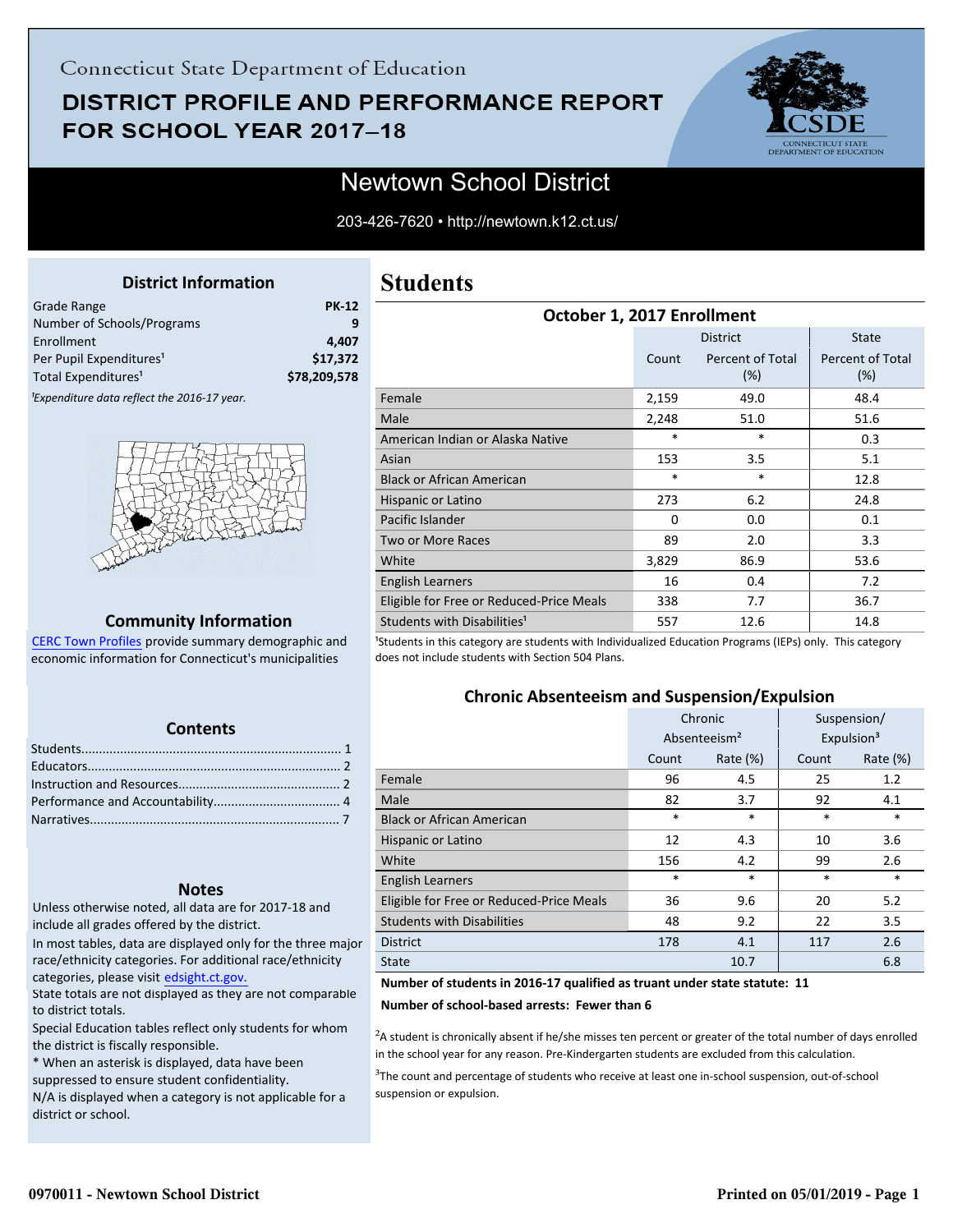## **Educators**

#### **Full-Time Equivalent (FTE)<sup>1</sup> Staff**

|                                                           | <b>FTE</b> |
|-----------------------------------------------------------|------------|
| <b>General Education</b>                                  |            |
| Teachers and Instructors                                  | 300.8      |
| Paraprofessional Instructional Assistants                 | 39.3       |
| <b>Special Education</b>                                  |            |
| Teachers and Instructors                                  | 36.9       |
| Paraprofessional Instructional Assistants                 | 87.7       |
| <b>Administrators, Coordinators and Department Chairs</b> |            |
| District Central Office                                   | 9.0        |
| School Level                                              | 20.4       |
| Library/Media                                             |            |
| Specialists (Certified)                                   | 7.5        |
| <b>Support Staff</b>                                      | 5.4        |
| Instructional Specialists Who Support Teachers            | 19.8       |
| Counselors, Social Workers and School Psychologists       | 30.1       |
| <b>School Nurses</b>                                      | 12.9       |
| Other Staff Providing Non-Instructional Services/Support  | 244.2      |

|                                     |       | <b>District</b>            | <b>State</b>            |
|-------------------------------------|-------|----------------------------|-------------------------|
|                                     | Count | Percent of Total<br>$(\%)$ | Percent of Total<br>(%) |
| American Indian or<br>Alaska Native | 1     | 0.2                        | 0.1                     |
| Asian                               | 6     | 1.4                        | 1.1                     |
| <b>Black or African</b><br>American | 1     | 0.2                        | 3.7                     |
| Hispanic or Latino                  | 4     | 0.9                        | 3.7                     |
| Pacific Islander                    | 0     | 0.0                        | 0.0                     |
| Two or More Races                   | O     | 0.0                        | 0.1                     |
| White                               | 418   | 97.2                       | 91.0                    |

**Educators by Race/Ethnicity**

#### $<sup>1</sup>$ In the full-time equivalent count, staff members working part-time in the</sup> school are counted as a fraction of full-time. For example, a teacher who works half-time in a school contributes 0.50 to the school's staff count.

#### **Classroom Teacher Attendance: 2016-17**

|                                                                   | District | <b>State</b> |
|-------------------------------------------------------------------|----------|--------------|
| Average Number of FTE Days Absent Due to Illness or Personal Time |          | 10.5         |

## **Instruction and Resources**

#### **11th and 12th Graders Enrolled in**

#### **College-and-Career-Readiness Courses during High School**²

|                                          | 11th   |             |        | 12 <sub>th</sub> |
|------------------------------------------|--------|-------------|--------|------------------|
|                                          | Count  | Rate $(\%)$ | Count  | Rate $(\%)$      |
| <b>Black or African American</b>         | $\ast$ | $\ast$      | $\ast$ | $\ast$           |
| Hispanic or Latino                       | 11     | $\ast$      | 14     | 66.7             |
| White                                    | 341    | 91.7        | 277    | 72.3             |
| <b>English Learners</b>                  | 0      | 0.0         | 0      | 0.0              |
| Eligible for Free or Reduced-Price Meals | 37     | 90.2        | 8      | 40.0             |
| <b>Students with Disabilities</b>        | 25     | 80.6        | 17     | 37.8             |
| <b>District</b>                          | 377    | 92.0        | 306    | 71.7             |
| State                                    | 69.3   |             |        | 80.1             |

<sup>2</sup>College-and-Career-Readiness Courses include Advanced Placement®(AP), International Baccalaureate®(IB), Career and Technical Education(CTE), workplace experience and dual enrollment courses.

### **Students with Disabilities Who Spend 79.1 to** 100 Percent of Time with Nondisabled Peers<sup>3</sup>

|                                | Count  | Rate (%) |
|--------------------------------|--------|----------|
| Autism                         | 54     | 58.7     |
| <b>Emotional Disturbance</b>   | 29     | 70.7     |
| <b>Intellectual Disability</b> | $\ast$ | $\ast$   |
| Learning Disability            | 129    | 82.7     |
| Other Health Impairment        | 101    | 82.8     |
| <b>Other Disabilities</b>      | $\ast$ | $\ast$   |
| Speech/Language Impairment     | 45     | 95.7     |
| <b>District</b>                | 366    | 74.1     |
| State                          |        | 68.6     |

 $3$ Ages 6-21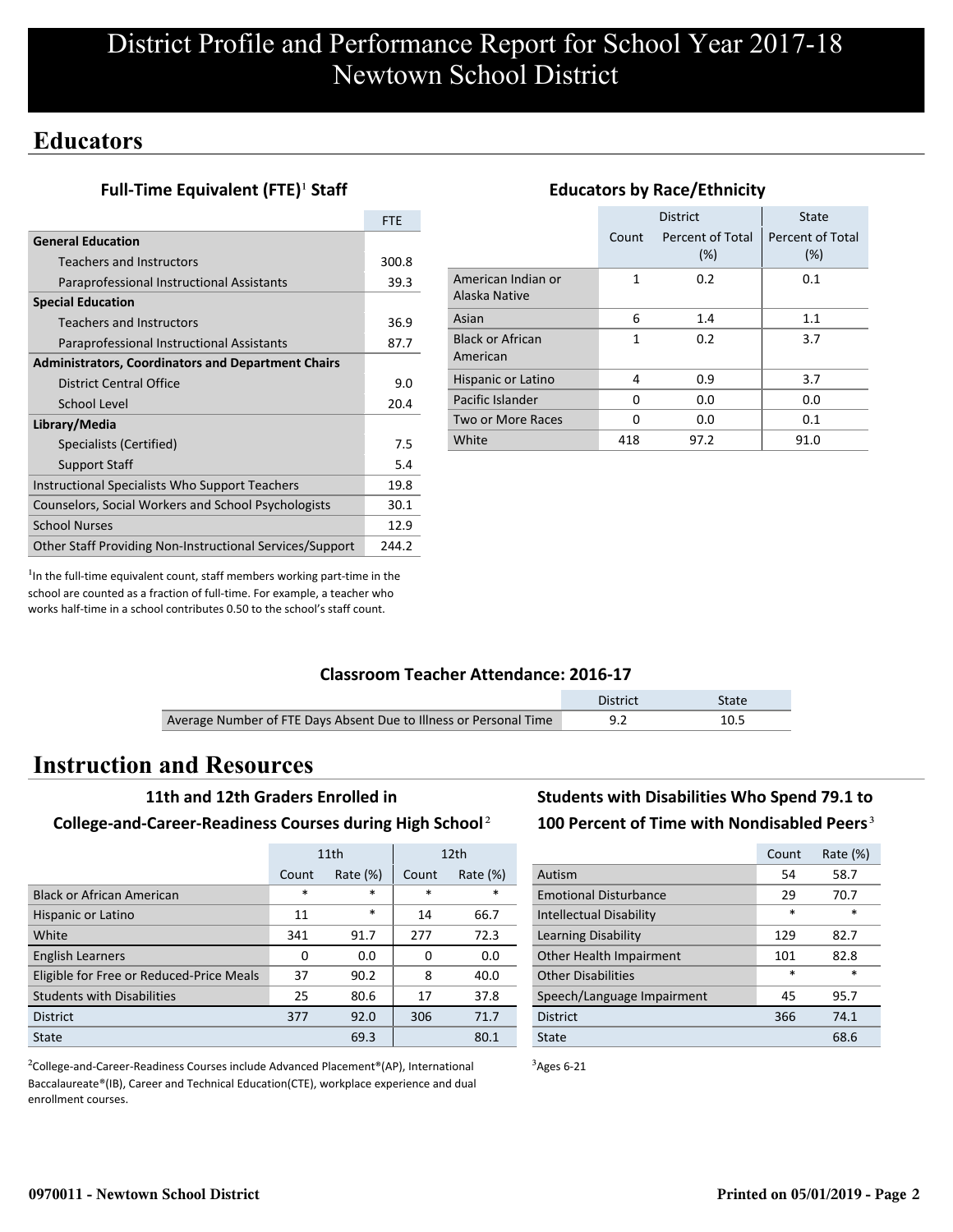#### Students with Disabilities by Primary Disability<sup>1</sup>

|                                | <b>District</b> | State       |             |
|--------------------------------|-----------------|-------------|-------------|
|                                | Count           | Rate $(\%)$ | Rate $(\%)$ |
| Autism                         | 98              | 2.2         | 1.8         |
| <b>Emotional Disturbance</b>   | 41              | 0.9         | 1.1         |
| <b>Intellectual Disability</b> | 19              | 0.4         | 0.5         |
| Learning Disability            | 156             | 3.6         | 5.2         |
| Other Health Impairment        | 123             | 2.8         | 3.1         |
| <b>Other Disabilities</b>      | 23              | 0.5         | 1.1         |
| Speech/Language<br>Impairment  | 70              | 1.6         | 1.8         |
| <b>All Disabilities</b>        | 530             | 12.1        | 14.5        |

#### **Students with Disabilities Placed Outside of the District**²

|                                             | District | State       |     |
|---------------------------------------------|----------|-------------|-----|
|                                             | Count    | Rate $(\%)$ |     |
| Public Schools in<br><b>Other Districts</b> | 22       | 4.2         | 8.3 |
| <b>Private Schools</b><br>or Other Settings | 22       | 49          | 5.2 |

²Grades K-12

 ${}^{1}$ Grades K-12

#### **Overall Expenditures:**³ **2016-17**

|                                                           |                                | Per Pupil     |             |
|-----------------------------------------------------------|--------------------------------|---------------|-------------|
|                                                           | Total (\$)                     | District (\$) | State $(5)$ |
| <b>Instructional Staff and Services</b>                   | 39,000,535                     | 8,770         | 9,847       |
| Instructional Supplies and Equipment                      | 1,482,369                      | 333           | 287         |
| Improvement of Instruction and Educational Media Services | 1,784,658                      | 401           | 589         |
| <b>Student Support Services</b>                           | 7,290,879                      | 1,640         | 1,120       |
| <b>Administration and Support Services</b>                | 8,453,072                      | 1,901         | 1,905       |
| <b>Plant Operation and Maintenance</b>                    | 10,225,501                     | 2,299         | 1,648       |
| Transportation                                            | 4,587,356                      | 980           | 904         |
| <b>Costs of Students Tuitioned Out</b>                    | 4,288,968                      | N/A           | N/A         |
| Other                                                     | 1,096,240                      | 247           | 208         |
| Total                                                     | 78,209,578                     | 17,372        | 16,535      |
|                                                           | <b>Additional Expenditures</b> |               |             |
| Land, Buildings, and Debt Service                         | 3,990,255                      | 897           | 1,393       |

<sup>3</sup>Expenditures may be supported by local tax revenues, state grants, federal grants, municipal in-kind services, tuition and other sources.

#### **Special Education Expenditures: 2016-17**

|                                 | <b>District</b> | State                   |                         |
|---------------------------------|-----------------|-------------------------|-------------------------|
|                                 | Total $(5)$     | Percent of<br>Total (%) | Percent of<br>Total (%) |
| <b>Certified Personnel</b>      | 5,610,219       | 32.8                    | 33.8                    |
| Noncertified Personnel          | 3,016,651       | 17.6                    | 14.5                    |
| <b>Purchased Services</b>       | 481,787         | 2.8                     | 5.5                     |
| <b>Tuition to Other Schools</b> | 4,079,313       | 23.8                    | 23.4                    |
| Special Ed. Transportation      | 1,570,798       | 9.2                     | 8.7                     |
| <b>Other Expenditures</b>       | 2,355,217       | 13.8                    | 14.1                    |
| <b>Total Expenditures</b>       | 17,113,985      | 100.0                   | 100.0                   |

#### **Expenditures by Revenue Source:**<sup>4</sup> **2016-17**

|                 | Percent of Total (%) |              |  |  |  |
|-----------------|----------------------|--------------|--|--|--|
|                 | Including            | Excluding    |  |  |  |
|                 | School               | School       |  |  |  |
|                 | Construction         | Construction |  |  |  |
| Local           | 88.9                 | 88.4         |  |  |  |
| State           | 8.2                  | 8.5          |  |  |  |
| Federal         | 1.7                  | 1.8          |  |  |  |
| Tuition & Other | 1.2                  | 1.3          |  |  |  |

<sup>4</sup>Revenue sources do not include state-funded Teachers' Retirement Board contributions, vocational-technical school operations, SDE budgeted costs for salaries and leadership activities and other state-funded school districts (e.g., Dept. of Children and Families and Dept. of Correction).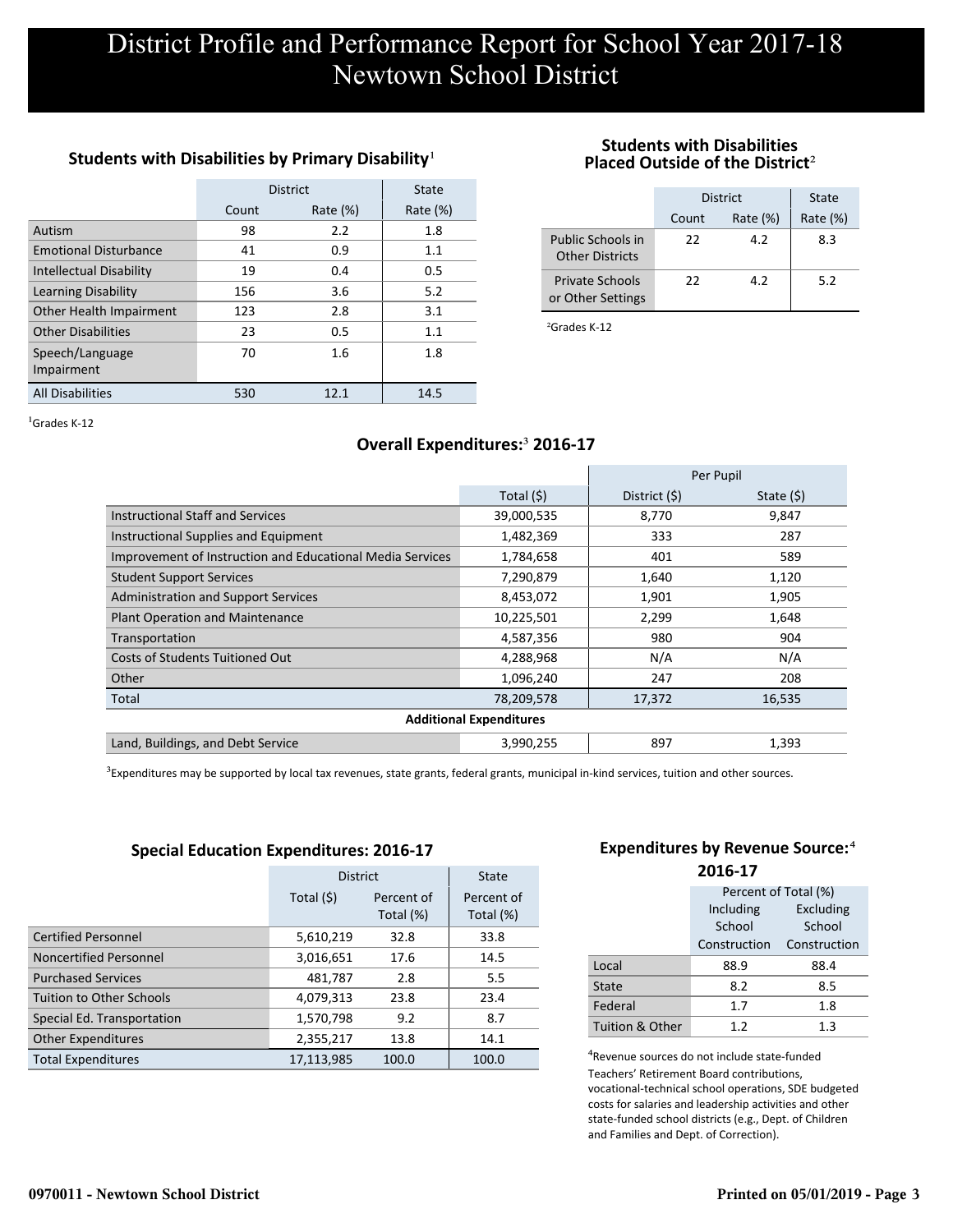## **Performance and Accountability**

#### **District Performance Index (DPI)**

A District Performance Index (DPI) is the average performance of students in a subject area (i.e., ELA, Mathematics or Science) on the state summative assessments.The DPI ranges from 0-100. A DPI is reported for all students tested in a district and for students in each individual student group. Connecticut's ultimate target for a DPI is 75. The USDOE approved Connecticut's waiver request related to statewide student assessment in science. As a result, in spring 2018, the Connecticut State Department of Education administered a NGSS Assessment Field Test for both science standard and alternate assessments. Therefore, no science data appear in the table below.

|                                              | <b>English Language Arts(ELA)</b> |            | <b>Math</b> |            |
|----------------------------------------------|-----------------------------------|------------|-------------|------------|
|                                              | Count                             | <b>DPI</b> | Count       | <b>DPI</b> |
| American Indian or Alaska Native             | $\ast$                            | $\ast$     | $\ast$      | *          |
| Asian                                        | 80                                | 77.4       | 80          | 80.5       |
| <b>Black or African American</b>             | 35                                | 69.0       | 35          | 68.7       |
| Hispanic or Latino                           | 131                               | 71.9       | 132         | 66.2       |
| Native Hawaiian or Other Pacific Islander    | $\Omega$                          | N/A        | $\Omega$    | N/A        |
| Two or More Races                            | 51                                | 82.6       | 51          | 82.3       |
| White                                        | 1961                              | 75.8       | 1961        | 73.3       |
| English Learners                             | 27                                | 66.8       | 28          | 61.9       |
| Non-English Learners                         | 2232                              | 75.8       | 2232        | 73.4       |
| Eligible for Free or Reduced-Price Meals     | 195                               | 67.3       | 195         | 62.9       |
| Not Eligible for Free or Reduced-Price Meals | 2064                              | 76.5       | 2065        | 74.2       |
| <b>Students with Disabilities</b>            | 271                               | 54.9       | 270         | 50.3       |
| <b>Students without Disabilities</b>         | 1988                              | 78.5       | 1990        | 76.4       |
| <b>High Needs</b>                            | 439                               | 61.6       | 439         | 57.3       |
| Non-High Needs                               | 1820                              | 79.1       | 1821        | 77.1       |
| <b>District</b>                              | 2259                              | 75.7       | 2260        | 73.3       |

#### **National Assessment of Educational** Progress (NAEP): Percent At or Above Proficient<sup>1</sup>

|                        | <b>NAEP 2017</b> | <b>NAEP 2013</b> |          |
|------------------------|------------------|------------------|----------|
| <b>READING</b>         | Grade 4          | Grade 8          | Grade 12 |
| Connecticut            | 43%              | 44%              | 50%      |
| <b>National Public</b> | 35%              | 35%              | 36%      |
| <b>MATH</b>            | Grade 4          | Grade 8          | Grade 12 |
| Connecticut            | 40%              | 36%              | 32%      |
| <b>National Public</b> | 40%              | 33%              | 25%      |

<sup>1</sup>NAEP is often called the "Nation's Report Card." It is sponsored by the U.S. Department of Education. This table compares Connecticut's performance to that of national public school students. Performance standards for state assessments and NAEP are set independently. Therefore, one should not expect performance results to be the same [across Smarter Balanced and NAEP. Instead, NAEP results are meant to](https://portal.ct.gov/-/media/SDE/Student-Assessment/NAEP/report-card_NAEP-2017.pdf?la=en) complement other state assessment data. To view student subgroup performance on NAEP, click here.

#### **Physical Fitness Tests: Students Reaching Health Standard**²

|                      | Percent of Students by Grade <sup>3</sup> (%) |      |      |           |       | <b>All Tested Grades</b> |
|----------------------|-----------------------------------------------|------|------|-----------|-------|--------------------------|
|                      | 4                                             | 6    | 8    | <b>HS</b> | Count | Rate $(\%)$              |
| Sit & Reach          | 94.1                                          | 67.1 | 81.5 | 90.2      | 1,285 | 83.5                     |
| Curl Up              | 97.0                                          | 83.4 | 92.4 | 98.4      | 1,285 | 93.2                     |
| Push Up              | 83.3                                          | 82.3 | 79.3 | 88.0      | 1,285 | 83.3                     |
| Mile Run/PACER       | 85.5                                          | 94.3 | 74.8 | 77.4      | 1,285 | 82.1                     |
| All Tests - District | 71.7                                          | 57.6 | 54.6 | 69.4      | 1,285 | 63.2                     |
| All Tests - State    | 53.2                                          | 51.4 | 50.5 | 45.6      |       | 50.1                     |

 $2$ The Connecticut Physical Fitness Assessment (CPFA) is administered to all students in Grades 4, 6, 8 and 10. The health-related fitness scores gathered through the CPFA should be used to educate and motivate children and their families to increase physical activity and develop lifetime fitness habits.

<sup>3</sup>Only students assessed in all four areas are included in this calculation.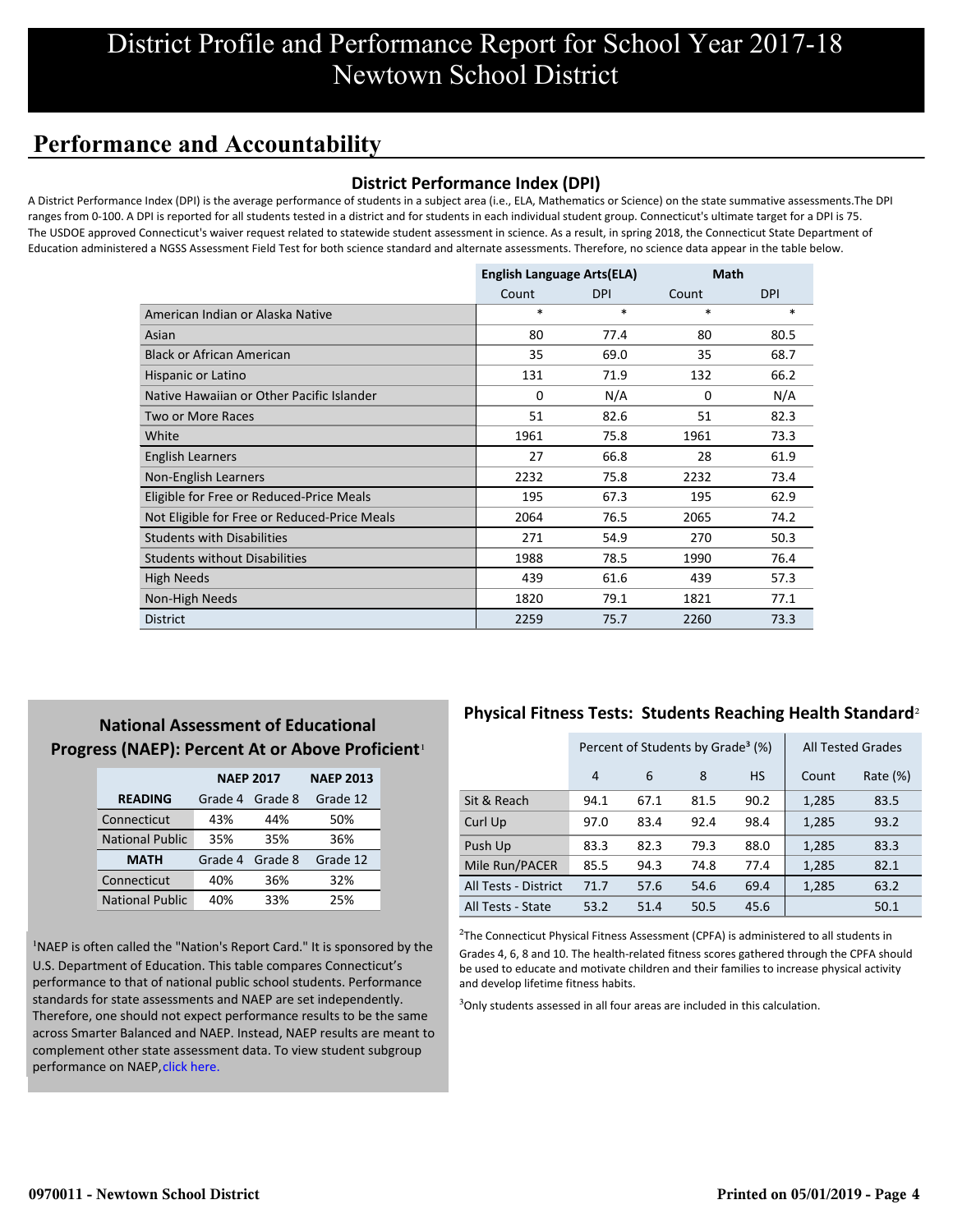#### **Cohort Graduation: Four-Year**<sup>1</sup>

|                                          | 2016-17                   |             |  |
|------------------------------------------|---------------------------|-------------|--|
|                                          | Cohort Count <sup>2</sup> | Rate $(\%)$ |  |
| <b>Black or African American</b>         | *                         | $\ast$      |  |
| Hispanic or Latino                       | 15                        | $\ast$      |  |
| <b>English Learners</b>                  | N/A                       | N/A         |  |
| Eligible for Free or Reduced-Price Meals | 45                        | 82.2        |  |
| <b>Students with Disabilities</b>        | 38                        | 57.9        |  |
| <b>District</b>                          | 427                       | 94.6        |  |
| State                                    |                           | 87.9        |  |

<sup>1</sup>The four-year cohort graduation rate represents the percentage of first-time 9th graders who earn a standard high school

[diploma within four years.](http://www.sde.ct.gov/sde/cwp/view.asp?a=2758&q=334898)

 $2$ Cohort count includes all students in the cohort as of the end of the 2016-17 school year.

### **11th and 12th Graders Meeting Benchmark on at Least One College Readiness Exam**³

|                                             | Participation <sup>4</sup> |       | <b>Meeting Benchmark</b> |
|---------------------------------------------|----------------------------|-------|--------------------------|
|                                             | Rate $(\%)$                | Count | Rate $(\%)$              |
| Female                                      | $\ast$                     | *     | $\ast$                   |
| Male                                        | 96.6                       | 315   | 71.3                     |
| <b>Black or African American</b>            | $\ast$                     | 11    | $\ast$                   |
| Hispanic or Latino                          | 100.0                      | 19    | 57.6                     |
| White                                       | 97.4                       | 546   | 72.3                     |
| <b>English Learners</b>                     | $\ast$                     | 0     | $\ast$                   |
| Eligible for Free or<br>Reduced-Price Meals | 95.1                       | 30    | 49.2                     |
| <b>Students with Disabilities</b>           | 77.6                       | 9     | 11.8                     |
| <b>District</b>                             | 97.6                       | 601   | 71.8                     |
| State                                       | 96.3                       |       | 44.8                     |

 $3$ College readiness exams and benchmark scores are as follows:

- SAT® meets benchmark score on SAT, Revised SAT or Connecticut School Day SAT
- ACT® meets benchmark score on 3 of 4 exams (benchmark score varies by subject)
- AP® 3 or higher on any one  $AP^®$  exam
- IB® 4 or higher on any one IB® exam
- Smarter Balanced Level 3 or higher on both ELA and math

 $4$ Participation Rate equals the number of test-takers in 11th and 12th grade divided by the number of students enrolled in those grades, as a percent. Sources:

SAT® and AP® statistics derived from data provided by the College Board.

Copyright © 2018 The College Board. www.collegeboard.org

ACT® statistics derived from data provided by ACT, Inc.

Copyright © 2018 ACT, Inc. www.act.org

IB® statistics derived from data provided by the International Baccalaureate Organization.

Copyright © International Baccalaureate Organization 2018

#### **College Entrance and Persistence**

|                                                    | Class of 2017         | Class of 2016            |
|----------------------------------------------------|-----------------------|--------------------------|
|                                                    | Entrance <sup>5</sup> | Persistence <sup>6</sup> |
|                                                    | Rate $(\%)$           | Rate $(\%)$              |
| Female                                             | 88.1                  | 95.2                     |
| Male                                               | 81.2                  | 88.3                     |
| <b>Black or African American</b>                   | $\ast$                | $\ast$                   |
| Hispanic or Latino                                 | *                     | $\ast$                   |
| White                                              | 84.3                  | 92.3                     |
| <b>English Learners</b>                            | N/A                   | N/A                      |
| Eligible for Free or<br><b>Reduced-Price Meals</b> | 78.9                  | 76.2                     |
| <b>Students with Disabilities</b>                  | 61.5                  | *                        |
| <b>District</b>                                    | 84.4                  | 91.8                     |
| State                                              | 70.9                  | 88.3                     |

⁵College entrance refers to the percent of high school graduates from the year who enrolled in college any time during the first year after high school.

⁶College persistence refers to the percent of students who enrolled in college the first year after high school and returned for a second year (Freshman to Sophomore persistence).

Source: National Student Clearinghouse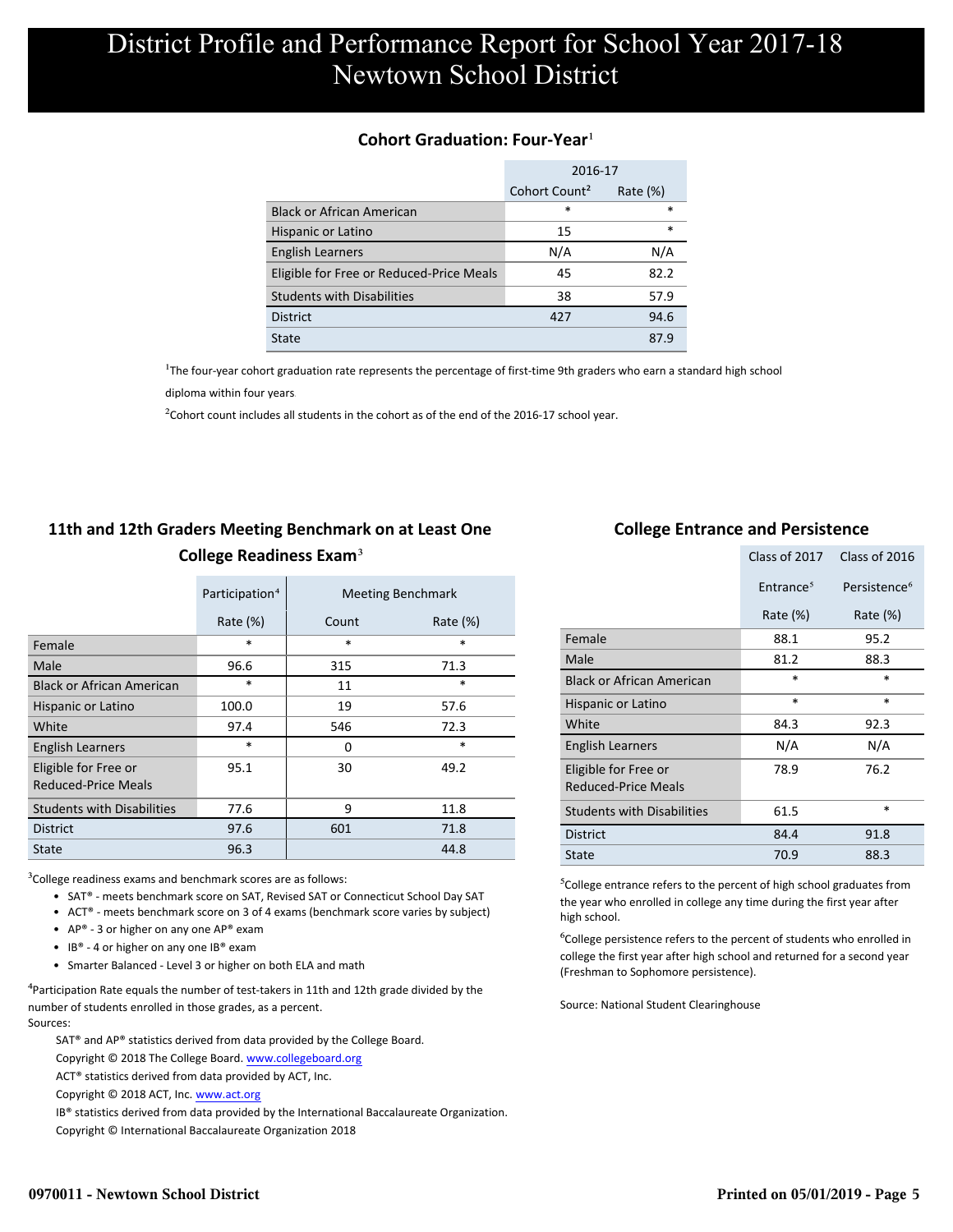#### **Next Generation Accountability Results**

Connecticut's Next Generation Accountability System is a broad set of 12 indicators that help tell the story of how well a district/school is preparing its students for success in college, careers, and life. It moves beyond test scores and graduation rates to provide a more holistic, multifactor perspective of district and school performance. The USDOE approved Connecticut's waiver request related to statewide student assessment in science. As a result, in spring 2018, the Connecticut State Department of Education administered a NGSS Assessment Field Test for both science standard and alternate assessments. Therefore, no science data appear in the table below.

|                                                           | Indicator                                             | Index/Rate    | Target  | Points<br>Earned | Max<br>Points | % Points<br>Earned | <b>State Average</b><br>Index/Rate |
|-----------------------------------------------------------|-------------------------------------------------------|---------------|---------|------------------|---------------|--------------------|------------------------------------|
| <b>ELA Performance Index</b>                              | <b>All Students</b>                                   | 75.7          | 75      | 50.0             | 50            | 100.0              | 67.6                               |
|                                                           | <b>High Needs Students</b>                            | 61.6          | 75      | 41.0             | 50            | 82.1               | 57.5                               |
| Math Performance Index                                    | <b>All Students</b>                                   | 73.3          | 75      | 48.8             | 50            | 97.7               | 62.7                               |
|                                                           | <b>High Needs Students</b>                            | 57.3          | 75      | 38.2             | 50            | 76.3               | 52.0                               |
| <b>ELA Academic Growth</b>                                | <b>All Students</b>                                   | 65.0%         | 100%    | 65.0             | 100           | 65.0               | 60.7%                              |
|                                                           | <b>High Needs Students</b>                            | 56.5%         | 100%    | 56.5             | 100           | 56.5               | 55.6%                              |
|                                                           | <b>All Students</b>                                   | 64.6%         | 100%    | 64.6             | 100           | 64.6               | 61.9%                              |
| <b>Math Academic Growth</b>                               | <b>High Needs Students</b>                            | 51.8%         | 100%    | 51.8             | 100           | 51.8               | 55.4%                              |
|                                                           | <b>All Students</b>                                   | 4.1%          | $<=5%$  | 50.0             | 50            | 100.0              | 10.7%                              |
| <b>Chronic Absenteeism</b>                                | <b>High Needs Students</b>                            | 8.6%          | $<=5\%$ | 42.8             | 50            | 85.6               | 16.6%                              |
|                                                           | % Taking Courses                                      | 81.6%         | 75%     | 50.0             | 50            | 100.0              | 74.8%                              |
| <b>Preparation for CCR</b>                                | % Passing Exams                                       | 71.8%         | 75%     | 47.9             | 50            | 95.7               | 44.8%                              |
| On-track to High School Graduation                        |                                                       | 97.6%         | 94%     | 50.0             | 50            | 100.0              | 87.5%                              |
| 4-year Graduation All Students (2017 Cohort)              |                                                       | 94.6%         | 94%     | 100.0            | 100           | 100.0              | 87.9%                              |
|                                                           | 6-year Graduation - High Needs Students (2015 Cohort) | 87.5%         | 94%     | 93.1             | 100           | 93.1               | 81.8%                              |
| Postsecondary Entrance (Class of 2017)                    |                                                       | 84.4%         | 75%     | 100.0            | 100           | 100.0              | 70.9%                              |
| Physical Fitness (estimated part rate) and (fitness rate) |                                                       | 92.0%   63.2% | 75%     | 42.1             | 50            | 84.3               | 96.6%   50.1%                      |
| <b>Arts Access</b>                                        |                                                       | 35.7%         | 60%     | 29.7             | 50            | 59.4               | 51.2%                              |
| <b>Accountability Index</b>                               |                                                       |               |         | 1021.6           | 1250          | 81.7               |                                    |

| Gap Indicators                | Non-High Needs Rate <sup>1</sup> |       |      | High Needs Rate Size of Gap State Gap Mean +1 Stdev <sup>2</sup> Is Gap an Outlier? <sup>2</sup> |   |
|-------------------------------|----------------------------------|-------|------|--------------------------------------------------------------------------------------------------|---|
| Achievement Gap Size Outlier? |                                  |       |      |                                                                                                  | N |
| ELA Performance Index Gap     | 75.0                             | 61.6  | 13.4 | 15.9                                                                                             |   |
| Math Performance Index Gap    | 75.0                             | 57.3  | 17.7 | 18.2                                                                                             |   |
| Science Performance Index Gap |                                  | N/A   |      |                                                                                                  |   |
| <b>Graduation Rate Gap</b>    | 94.0%                            | 87.5% | 6.5% | 12.7%                                                                                            | N |

<sup>1</sup>If the Non-High Needs Rate exceeds the ultimate target (75 for Performance Index and 94% for graduation rate), the ultimate target is used for gap calculations.

 $2$ If the size of the gap exceeds the state mean gap plus one standard deviation, the gap is an outlier.

|            | Subject/Subgroup           | Participation Rate $(\%)^3$ |                                   |
|------------|----------------------------|-----------------------------|-----------------------------------|
| <b>ELA</b> | <b>All Students</b>        | 98.5                        | <sup>3</sup> Minimum              |
|            | <b>High Needs Students</b> | 95.8                        | participation<br>standard is 95%. |
| Math       | <b>All Students</b>        | 98.5                        |                                   |
|            | <b>High Needs Students</b> | 95.6                        |                                   |
| Science    | <b>All Students</b>        | 95.2                        |                                   |
|            | <b>High Needs Students</b> | 92.5                        |                                   |

#### **Connecticut's State Identified Measurable Goal for Children with Disabilities (SIMR)**

Increase the reading performance of all 3rd grade students with disabilities statewide, as measured by Connecticut's English Language Arts (ELA) Performance Index.

Grade 3 ELA Performance Index for Students with Disabilities:

**District: 63.4 State: 51.5**

#### **Supporting Resources**

 [Two-page FAQ](http://edsight.ct.gov/relatedreports/nextgenFAQ_revisedDec2018.pdf) 

 [Detailed Presentation](http://edsight.ct.gov/relatedreports/Next%20Generation%20Accountability%20System_Detailed%20Presentation_Jan_2019_FINAL.pdf) 

 [Using Accountability Results to Guide Improvement: comprehensive documentation and supports](http://edsight.ct.gov/relatedreports/Using_Accountability_Results_to_Guide_Improvement.pdf)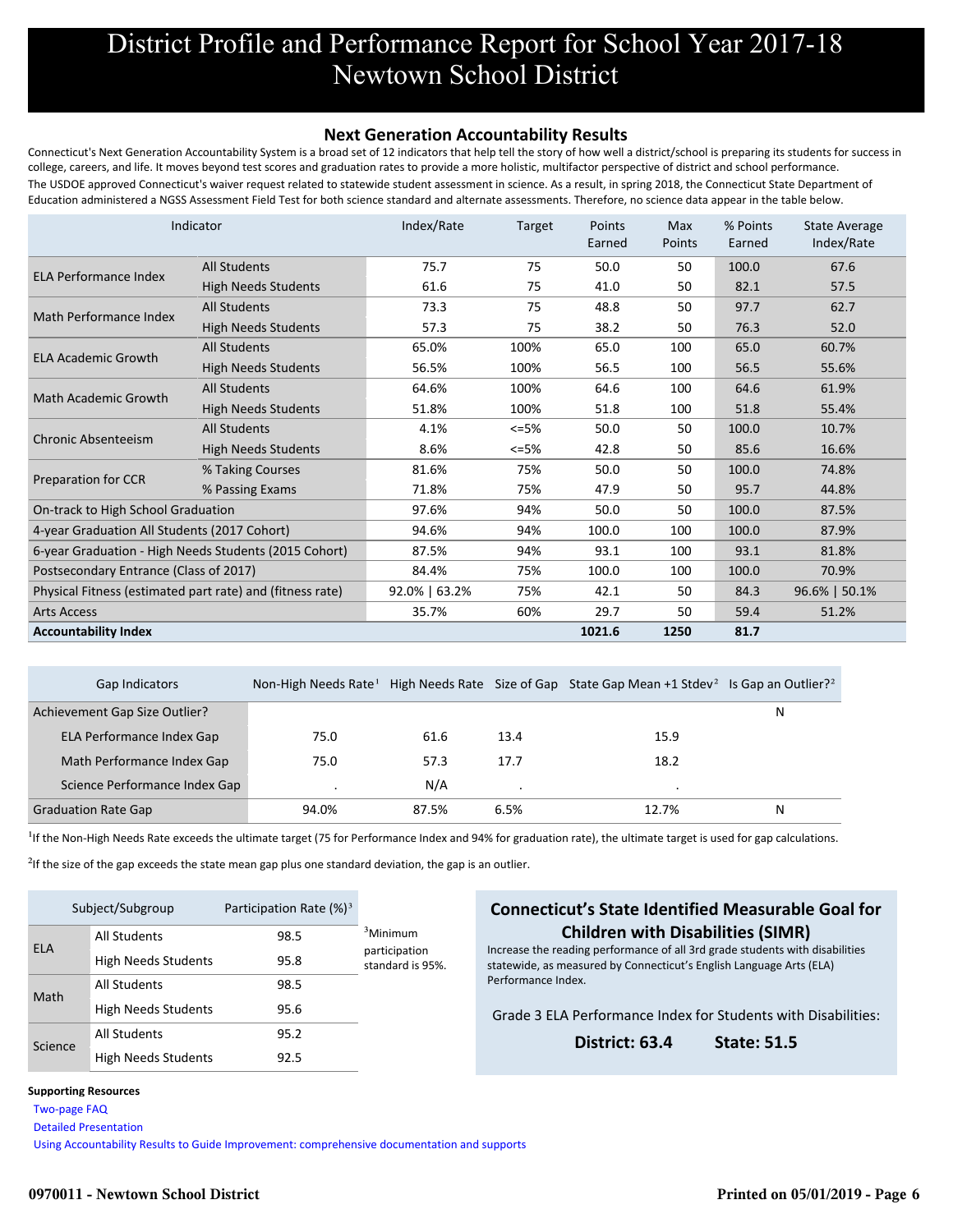## **Narratives**

### **School District Improvement Plans and Parental Outreach Activities**

Newtown Public Schools is committed to establishing a strong partnership of students, families, educators, and community. The District has worked to implement key elements of a five-year Strategic School Plan, and this has supported the expansion of pathways that afford opportunities for personalized learning. School improvement plans align with the overall vision and mission of the school district, and throughout the year Newtown administrators developed leadership goals and reviewed data that support instructional improvements at the classroom level. Collaborative and authentic learning experiences begin in the elementary level and includes the ongoing expansion of the world language program in Spanish and a Reader's/Writer's Workshop Model. In our efforts to continue to build personal learning pathways for every student based on their unique strengths, interests and needs, all Newtown students will complete a senior project prior to graduation. A reorganized Safe School Climate Committee provides direction, consistency, and a process for student interventions. Newtown assesses the level of services required to support students, families, and staff in our recovery following the events of 12.14. We have a shared commitment to instruction and learning to prepare our students for the changing landscape of education, technology, and careers in our global society. All schools have established Professional Learning Communities (PLCs) to analyze student data, identify instructional strategies, and develop plans to improve performance in math and literacy. NWEA data is used to inform instructional decisions. Our special education staff works to develop individualized educational plans that help meet the needs of struggling learners, and the inclusion of a model Unified Theater and Unified Sports program has created a highly positive environment for our students. The District has embraced Concept-based Curriculum and Instruction as its model across K-12 in all disciplines to promote depth of student learning. Assessment and curriculum are aligned with CT Common Core Standards, and we have begun to implement Next Generation Science Standards. Educators implement Responsive Classroom, Second Step, and Positive Behavior Instruction and Support (PBIS). The Parent Portal module of PowerSchool is implemented across the District, including online progress reports in K-12 and grade book access in grades 5-12. Together, these actions align the k-12 parent engagement experience across all schools for the improvement and support of student achievement. Naviance is used in grades 5-12 for the development of student goals and success plans. Parent engagement includes communication through emails, twitter, Facebook, and a highly involved PTA presence across the district. Reduction of truancy is managed successfully through increased parent communication, home visits, staff-parent-student meetings, mentors, student counseling and the support of community services. Daily scheduled student check-ins, after-school job placement and tutoring, and collaboration with community services to obtain financial support and/or medical treatment are among the services supported by the District and community.

## **Efforts to Reduce Racial, Ethnic and Economic Isolation**

Newtown Public Schools is committed to fostering in students a respect for diversity and an understanding that bridges culture, race, ethnicity, and socioeconomic backgrounds. Given the relatively small percentage of minorities in Newtown's student population, we strive to provide learners with opportunities to expand their thinking, their experiences, and their relationships within groups of peers that more accurately represent the diversity of society. Newtown maintains registration for 20 students to attend the Academy for International Studies (AIS) Elementary Magnet School in Danbury. In 2014-15, the District introduced weekly Spanish lessons to all kindergartens during the school day; as of 2016-17, the program gradually has expanded across grades k-2. The elementary schools integrate an appreciation of diversity through performances, art, literature, and programming that engage students in learning about other ways of life and in helping those with economic and social needs. Social emotional learning programs, such as Responsive Schools and the Second Step curriculum in grades K-8 focus on the development of interpersonal skills, responsible and considerate behavior, empathy, conflict resolution, and respect for divergent views. The intermediate and middle schools implement a "respect for diversity" theme to encourage students to examine issues of diversity in early adolescence through intensive study and careful reflection. The high school inter-district program with Danbury High offers a shared learning environment for urban and suburban students with diverse representation. The Link Crew at Newtown High engages all ninth graders in activities that foster connections between students of socio-economically and ethnically diverse groups. Newtown schools host cultural exchanges and partnerships with schools and students in countries including China, Japan, Spain, and Italy. Additional interest in collaboration has been offered through post-secondary Chinese institutions, and educational programs in Japan, France, Spain, and India through the Newtown International Center for Education (NICE). In 2017, students were given the opportunity to visit an orphanage and school in India, which has initiated a powerful partnership and cultural experience.